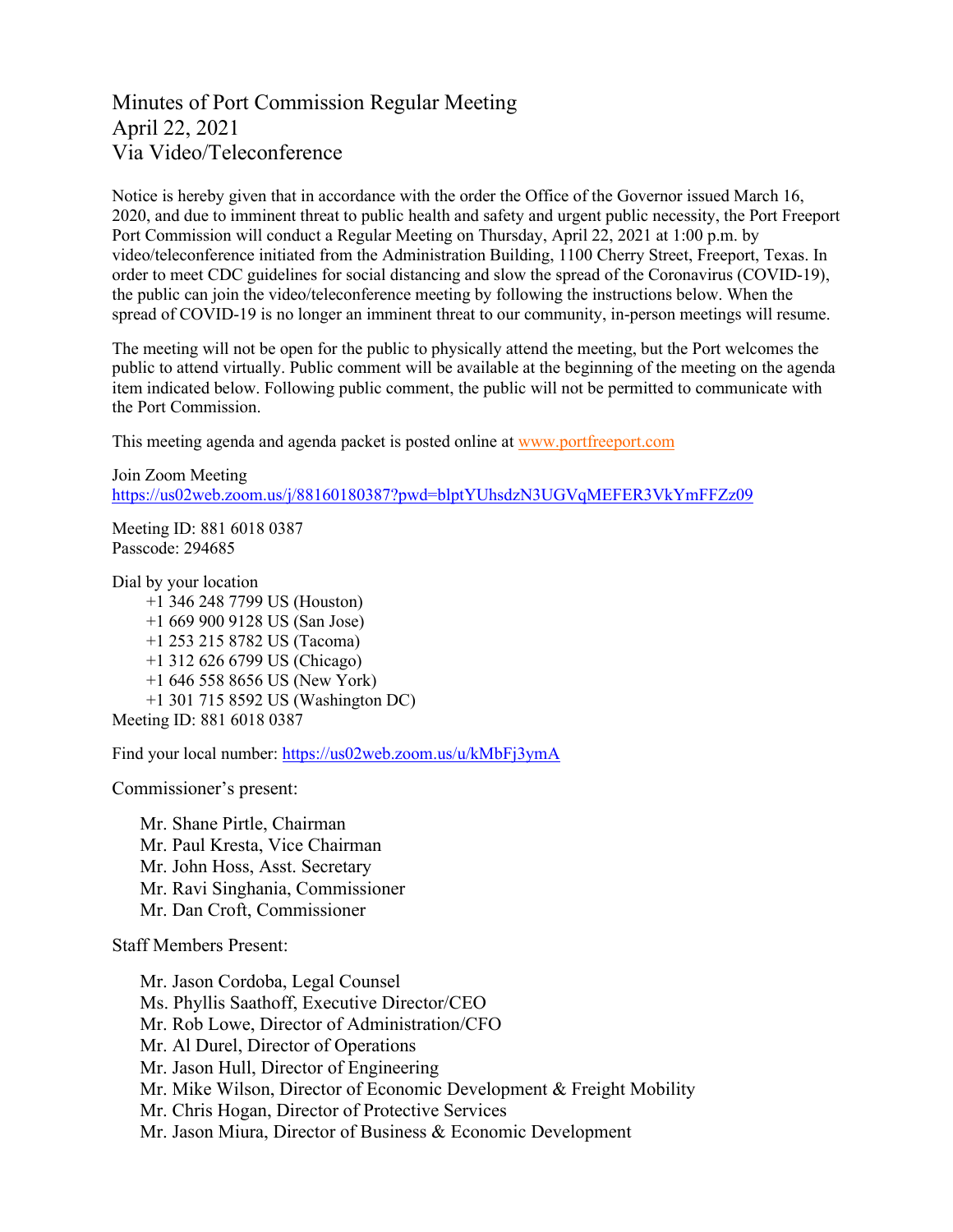Mr. Brandon Robertson, Network Systems Manager Ms. Missy Bevers, Executive Assistant Ms. Mary Campus, Controller Ms. Jessica Follett, Public Affairs Manager

Absent:

Mr. Rudy Santos, Secretary

Also, present via teleconference:

Mr. Bobby Fuller, Texas Port Ministry Mr. William Wachel, WSP

Commissioner Pirtle stated the following information…

Today is April 22, 2021, and the time is 1:00 p.m. This is the regular meeting of the Port Commission. I am Shane Pirtle, Chairman. We are conducting this meeting by video/telephone conference pursuant to Governor Abbott's order suspending certain provisions of the Texas Open Meetings Act in order to minimize the impact of the coronavirus outbreak. This meeting is being recorded as required by the Texas Open Meetings Act.

With the posting of today's meeting a toll-free call-in number was indicated on the agenda, along with the agenda packet. Both may be found on the Port's website [www.portfreeport.com.](http://www.portfreeport.com/) Additionally, the public may join the meeting from a computer, tablet, or smartphone or by phone using the toll-free call-in number.

This meeting will not be open for the public to physically attend the meeting, but the Port welcomes the public to attend virtually. Public comment will be available at the beginning of the meeting as indicated on the agenda. Following public comment, the public will not be permitted to communicate with the Port Commission.

In the event any member of the public is having any technical difficulty during the meeting, please call (979) 233-2667, and someone will assist you.

Being considerate of all participants on this call today, we respectfully request everyone "mute" their phones unless you are speaking.

An Executive Session was noticed on the published agenda and will occur unless otherwise indicated during the meeting. During Executive Session, the public will not be permitted to hear the meeting, as is the case under the Texas Open Meetings Act.

- 1. CONVENE OPEN SESSION in accordance with Texas Government Code Section 551.001, et. seq., to review and consider the following:
- 2. Invocation Mr. Bobby Fuller, Texas Port Ministry
- 3. Pledge of Allegiance: U.S. Flag & Texas Flag
- 4. Roll Call Commissioner Pirtle stated those present in the board room (at a safe distance) included himself, Commissioners Kresta, Commissioner Singhania, Commissioner Croft, Phyllis Saathoff – CEO and Jason Cordoba – Legal Counsel. Commissioner Hoss was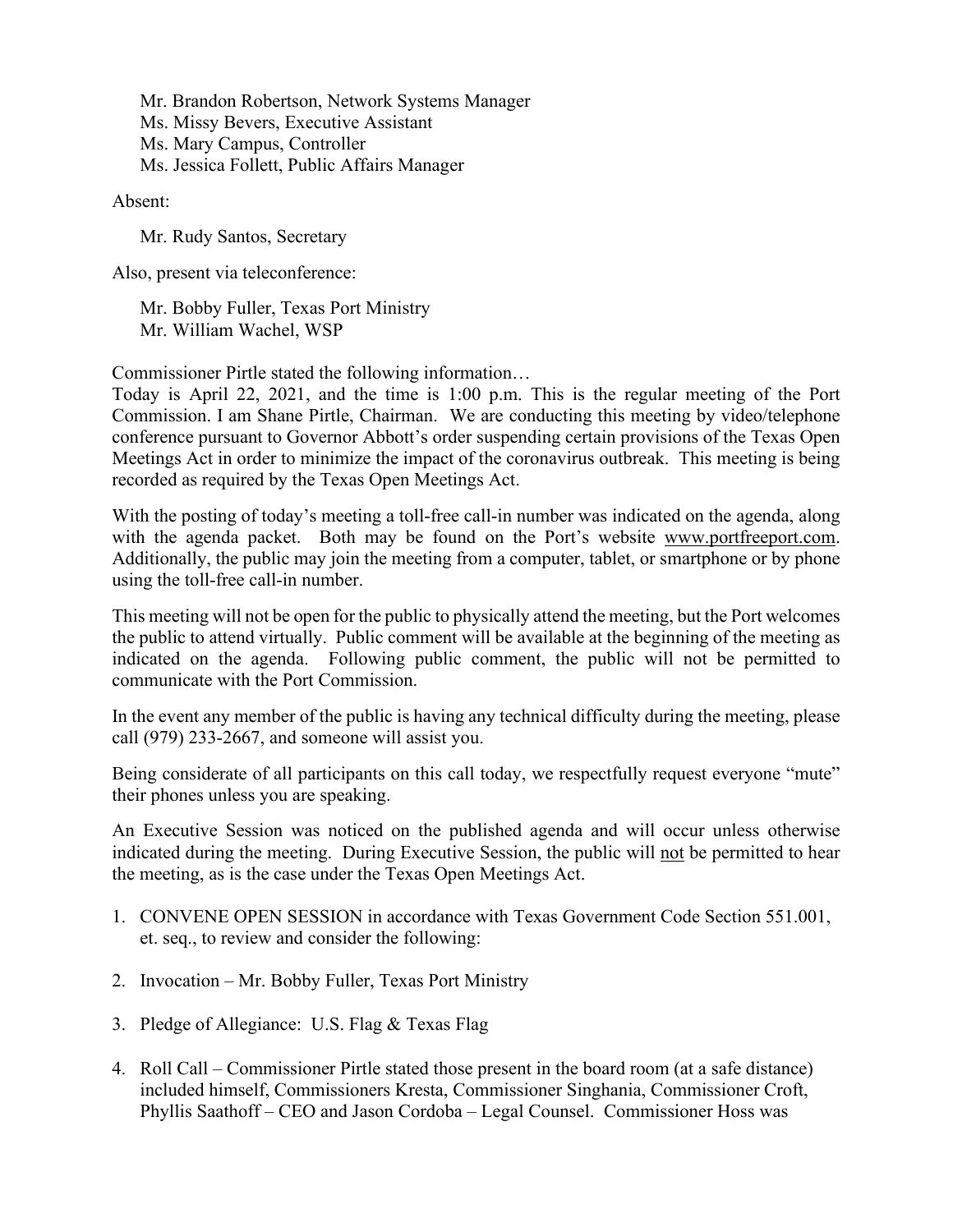present online, and Commissioner Santos was absent from the meeting. Ms. Saathoff noted additional staff in the room.

- 5. Public Comment There were no public comments.
- 6. Approval of minutes from the Regular Meeting held April 8, 2021.

A motion was made by Commissioner Croft to approve the minutes as presented. The motion was seconded by Commissioner Hoss with all Commissioners present voting in favor of the motion.

7. Receive reports from Executive Staff on activities and matters related to COVID-19 health safety matters, administrative affairs, financial results, facility engineering matters, operations and vessel activity, port safety matters, port security matters, Port tenant updates, USCOE, and other related port affairs.

### A. Executive Director/CEO

In addition to her written report submitted to Commissioners, Ms. Saathoff highlighted the ceremony held April 8<sup>th</sup> to celebrate the groundbreaking and start of dredging for the Freeport Harbor Channel Improvement Project. The dredge should finish this first section of the channel in mid-June. She also noted the engineering and design for Reach 2 are moving along and will meet schedule, with 100% plans and specs, in time to have competitive bidding this summer with award late August, early September. Staff has begun efforts to advocate for additional funding in the FY 2022 Corps Work Plan with the hopes of receiving funding to completion. Ms. Saathoff also gave an update on activity in Austin with staff and consultants monitoring several bills closely. Ms. Follett gave an update on the TACFT stating that an in-person event will be held May  $8<sup>th</sup>$  at Freeport Municipal Park with social distancing, masks, etc. The Captain's Dinner is slated for May 6. Ms. Follett noted that a few additional sponsorships came in from our generous community bringing the total to \$41,400. All monies will go back into the tournament for goodie bags and prizes for the kids. Ms. Follett also announced that Public Affairs Assistant Marilyn Miller will be leaving the Port with her last day being May  $8<sup>th</sup>$ .

#### B. Chief Financial Officer

Mr. Lowe gave a presentation regarding the financial results for the month of March. Mr. Lowe also noted that the 30-day posting is up for the Dow Tax Abatement to be handled at aMay 13 meeting. Additionally, after review with the Finance Advisory Committee, staff will move forward with exercising the one-year option with KM&L for FY 2021 auditing services. Finally, Mr. Lowe reminded the Commission that 2019 legislation implemented a requirement that all staff and elected officials participate in cyber security awareness training. The training will be available the month of May for staff and Port commissioners to complete.

## C. Director of Engineering

In addition to his written report, Mr. Hull shared pictures of the placement area where the discharge from the dredge is located and the Dow Thumb project progress. Mr. Hull also noted the final package for Reach 2 dredging should be submitted to the Corps the first week in May.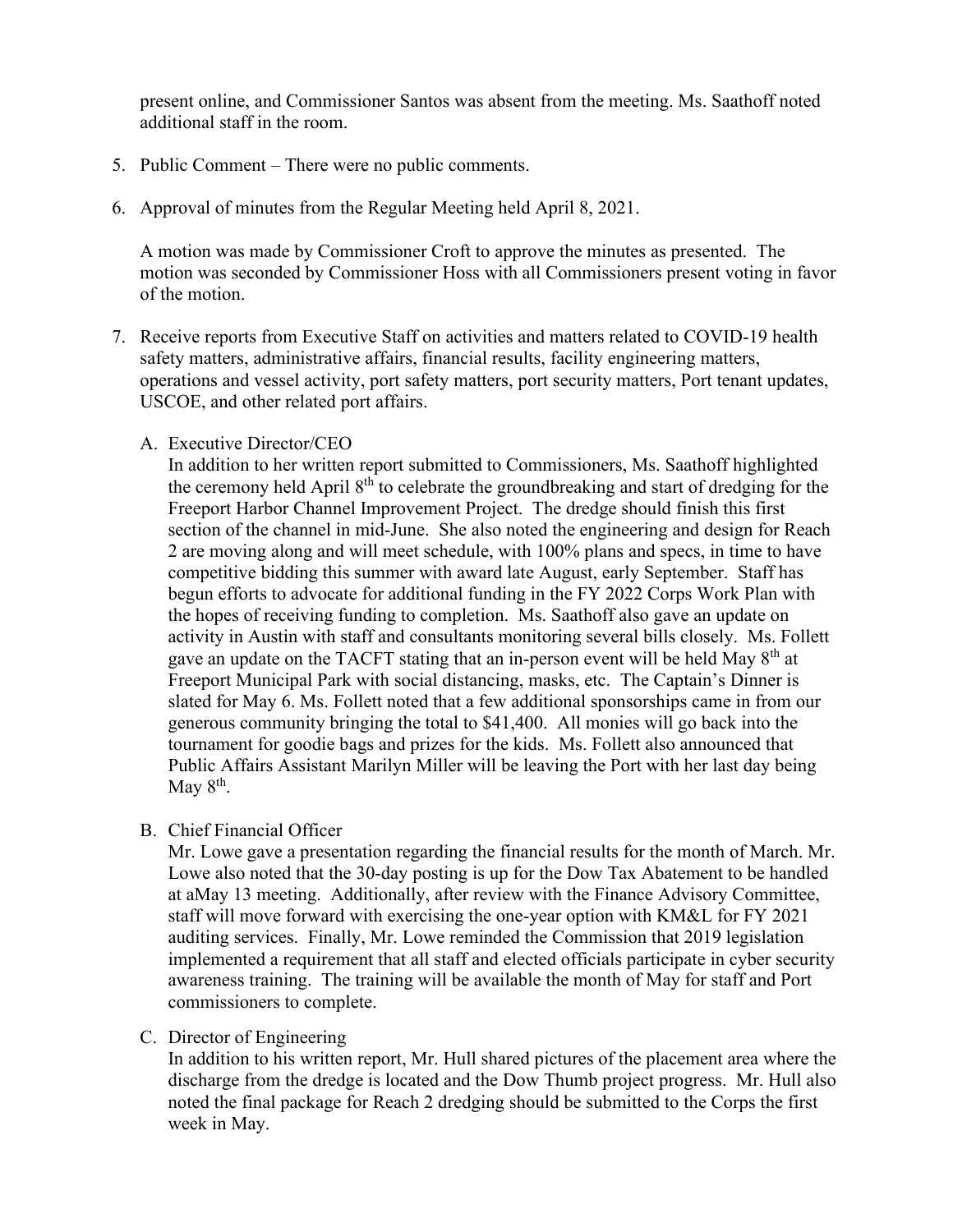## D. Director of Operations

Mr. Durel reported on statistics for the month of March stating the month was better than expected with the Port handling 18 LNG vessels, 11 Ro/Ro vessels, 2 Tenaris and 10 container vessels. YTD the Port has handled 91 LNG vessels, 71 Ro/Ro and 10 Tenaris. YTD total vessels is 251. Mr. Durel also reported that Mr. Quilty is currently handling some training and education (CPR, First Aid & AED training). Mr. Hogan continues with conference calls and meetings related to COVID as well as monitoring vaccine availability. Mr. Durel also noted that security and operations continue to meet regularly to discuss truck traffic and congestion in and around the Port and well as meet with the tenants to discuss same.

E. Director of Business & Economic Development

Mr. Miura reported the Breakbulk Conference is scheduled for September 28-30 at the George R. Brown Convention Center in Houston and will be held in person. Additionally, the Shortline Railroad & Port Conference is also scheduled for September 28-30 in Omaha. Mr. Miura also reported the port issued 805 heavy-lift corridor permits during the month of March and Union Pacific reported total tons by rail coming and leaving the port to be 80,752, total miles traveled 235,647 with an emission savings of 1,320 metric tons of CO2 equivalent. Mr. Miura also mentioned new information implemented by FEMA regarding risk ratings.

- 8. Receive report from Commissioners on matters related to:
	- A. March 30 and April 19 OSS Advisory Committee Commissioner Hoss reported the committee met on April 19 to discuss grants. The March 30 meeting was held to receive information on lessons learned from the Winter Storm.
	- B. April 19 Finance Advisory Committee Commissioner Singhania reported the committee met to review a tax abatement application from The Dow Chemical Company and the one-year option on the KM&L contract for FY 2021 auditing services.
	- C. Meetings and conferences attended, Port presentations and other related Port Commission matters.

Commissioner Croft reported attending the San Jacinto Festival and the Brazoria County Economic Development Alliance Board Meeting.

Commissioner Singhania reported participating in the weekly Roundtable meeting, Rotary meeting held March 30 and various port meetings.

Commissioner Kresta also reported attending the San Jacinto Festival and participating in several meetings.

Commissioner Pirtle reported participating in several meetings and events, including a golf tournament benefiting The Leukemia & Lymphoma Society.